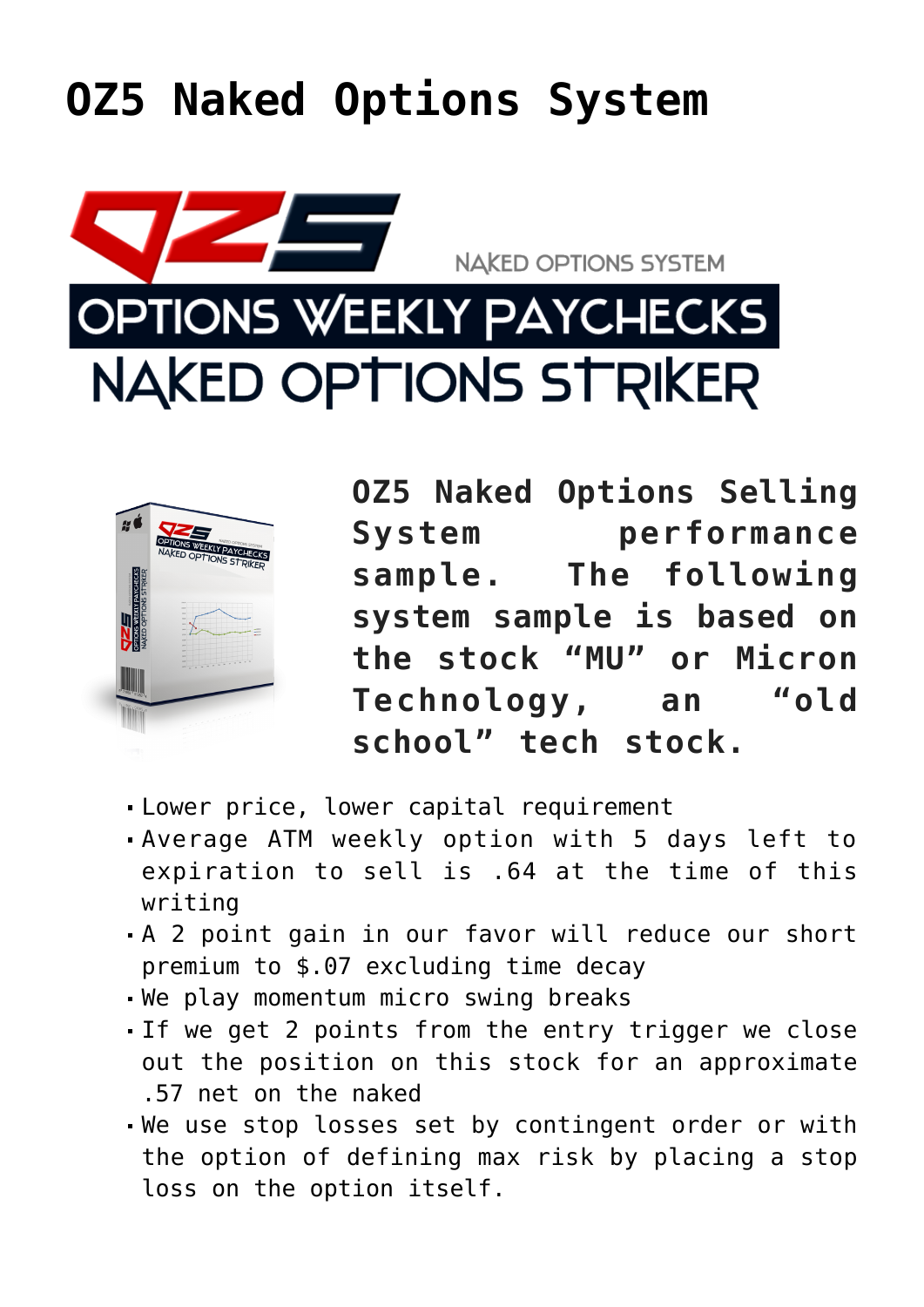| <b>MU</b> |  |
|-----------|--|
| SYSTEM0Z5 |  |
| 0.57      |  |
| 0.57      |  |
| $-0.35$   |  |
| 0.57      |  |
| 0.14      |  |
| $-0.18$   |  |
| 0.57      |  |
| $-0.32$   |  |
| 0.57      |  |
| 0.57      |  |
| 0.57      |  |
| 0.39      |  |
| 0.21      |  |
| 0.61      |  |
| 0.57      |  |
| 0.61      |  |
| 0.61      |  |
| 0.23      |  |
| $-0.73$   |  |
| 0.61      |  |
| $-0.68$   |  |
| 0.61      |  |
| $-0.73$   |  |
| $-0.39$   |  |
| 0.23      |  |
| $-0.29$   |  |
| $-0.29$   |  |